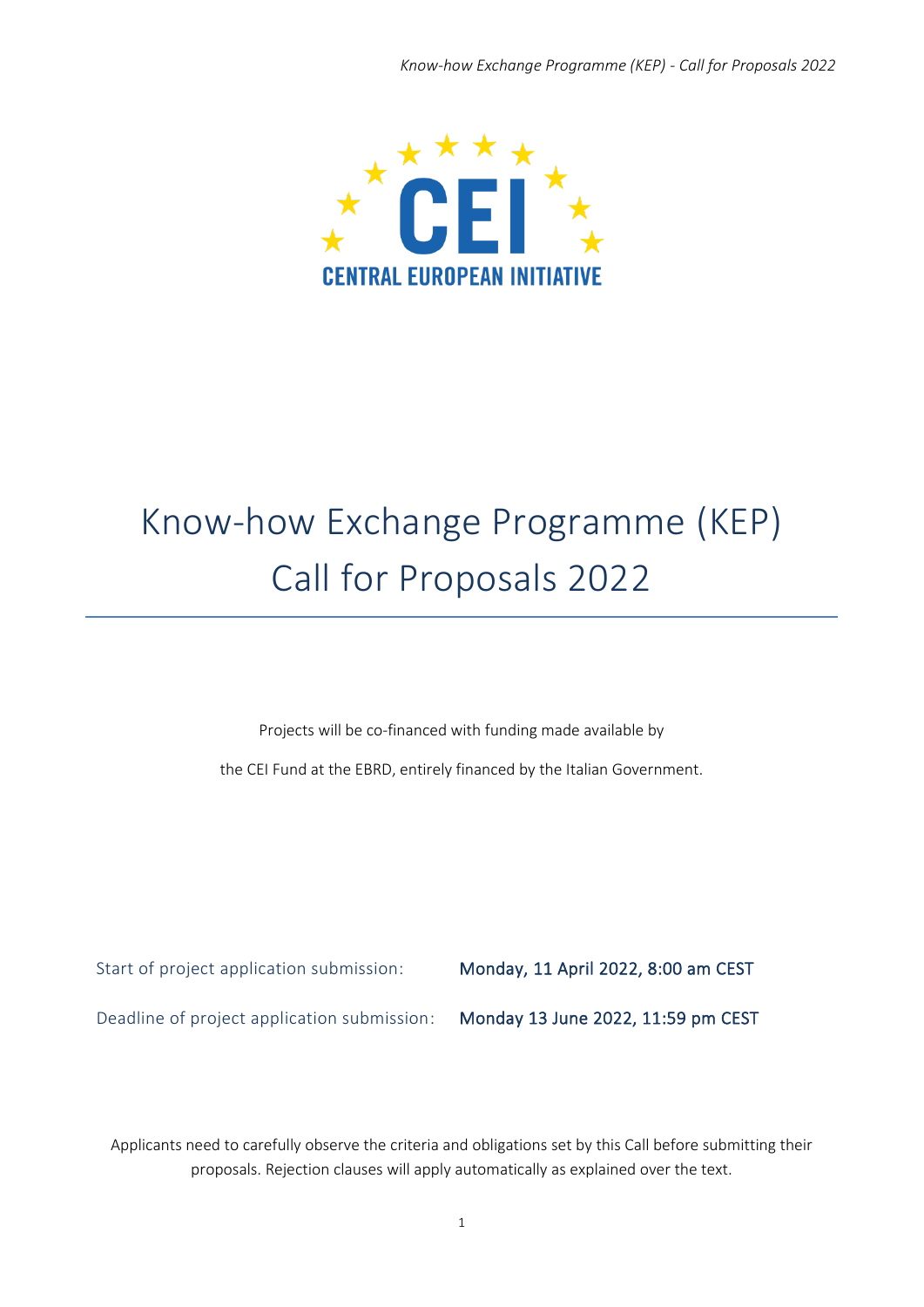# **Table of Contents**

| 2.2.6 Eligibility of project costs, CEI grant ceiling and percentage of total cost of project 5 |  |
|-------------------------------------------------------------------------------------------------|--|
|                                                                                                 |  |
|                                                                                                 |  |
|                                                                                                 |  |
|                                                                                                 |  |
|                                                                                                 |  |
|                                                                                                 |  |
|                                                                                                 |  |
|                                                                                                 |  |
|                                                                                                 |  |
|                                                                                                 |  |
|                                                                                                 |  |
|                                                                                                 |  |
|                                                                                                 |  |
|                                                                                                 |  |
|                                                                                                 |  |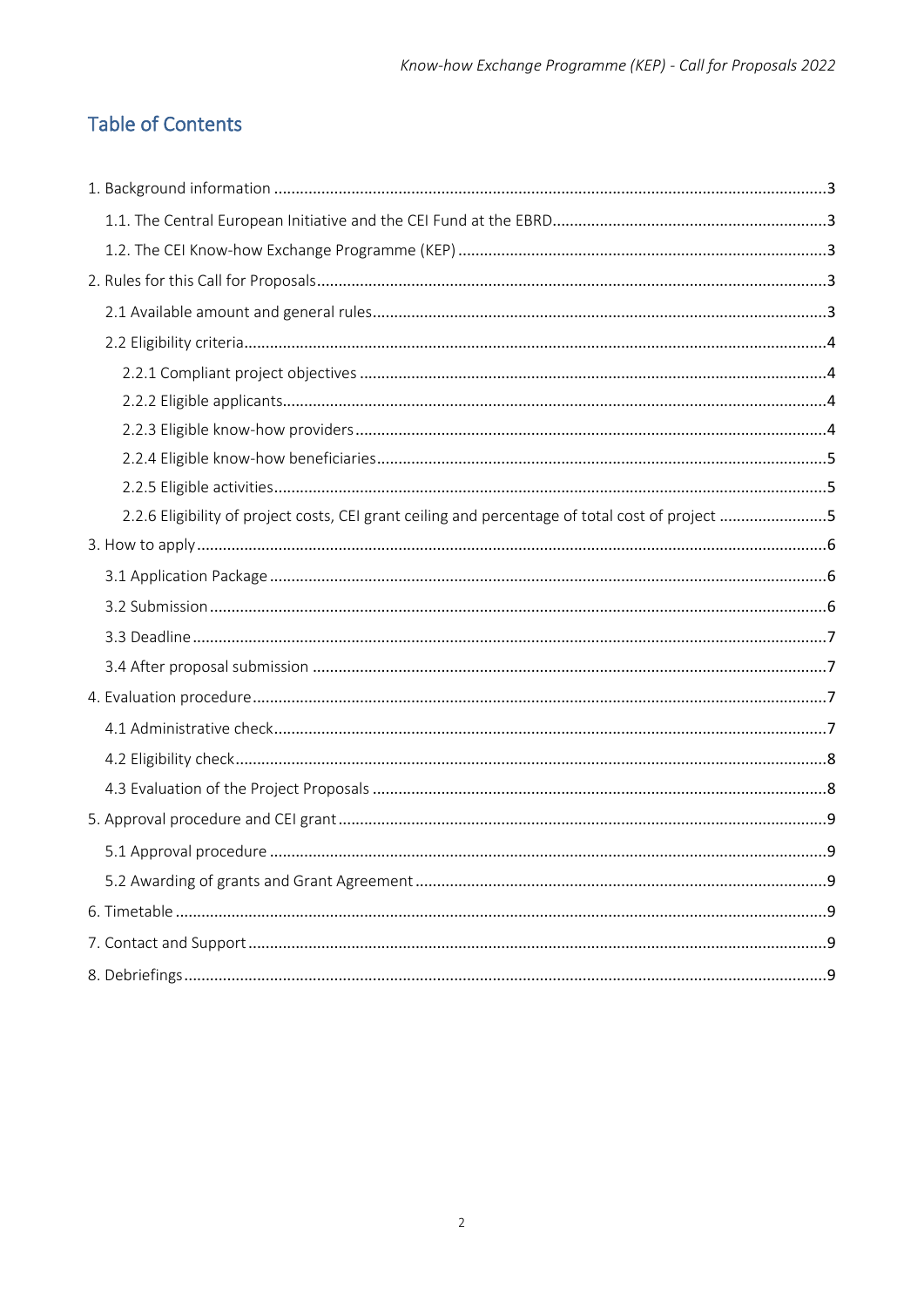#### <span id="page-2-0"></span>1. Background information

#### <span id="page-2-1"></span>1.1. The Central European Initiative and the CEI Fund at the EBRD

The [Central European Initiative \(CEI\)](https://www.cei.int/) was founded in Budapest on 11 November 1989. It is a regional intergovernmental forum committed to supporting European integration and sustainable development through cooperation between and among its Member States and with the European Union, international and regional organisations as well as with other public or private institutions and non-governmental organisations. While acting as a platform for political dialogue, the CEI has developed a strong operational, result-oriented approach to regional cooperation. It combines multilateral diplomacy and fund, programme and project management. The CEI currently counts 17 Member States: Albania, Belarus<sup>1</sup>, Bosnia and Herzegovina, Bulgaria, Croatia, the Czech Republic, Hungary, Italy, Moldova, Montenegro, North Macedonia, Poland, Romania, Serbia, the Slovak Republic, Slovenia, and Ukraine. In 1992 the Italian Government established the CEI Fund at the European Bank for Reconstruction and Development (EBRD), acknowledging the great opportunity the newly created multilateral development bank presented for the objectives of the CEI. The Fund was created "to assist the Bank's countries of operation in Central and Eastern Europe in their economic and social transformation process." The KEP is solely financed by the CEI Fund at the EBRD.

#### <span id="page-2-2"></span>1.2. The CEI Know‐how Exchange Programme (KEP)

Launched in 2004, the [KEP](https://www.cei.int/kep) is a development instrument aimed at supporting the transfer of expertise from organisations in the EU to peers in the non‐EU countries within the CEI region. The rationale of the Programme is based on the assumption that the economic development in non-EU countries can be strengthened through the transfer of best practices and benchmarks already in place in more advanced economies. These transfers could have an invaluable impact by ensuring social cohesion and economic dynamism in the region. By cofinancing capacity building and technical assistance projects, the KEP offers grants to institutions willing to share their experience with their partners in the non-EU CEI Member States, thus helping non-members to advance on their path towards EU standards and policies. The KEP focuses on areas of intervention where EU CEI countries demonstrate strong‐rooted experience, and where beneficiary states exhibit the strongest need for assistance according to the [CEI Plan of Action 2021-2023.](https://www.cei.int/sites/default/files/publications/downloads/CEI%20Plan%20of%20Action%20DIGITAL%20ESEC%20FINAL.pdf)

## <span id="page-2-3"></span>2. Rules for this Call for Proposals

#### <span id="page-2-4"></span>2.1 Available amount and general rules

The overall indicative amount for this Call for Proposals is up to a maximum cumulative amount of two hundred fifty thousand euro (250,000 EUR) that will be made available through the CEI Fund at the EBRD, entirely financed by the Italian Government. The CEI reserves the right not to award all available funds, to cancel the Call for Proposals and reject all project proposals at any time prior to the awarding of grants, without thereby incurring any liability. Up to fifteen (15) days before the deadline for submission of project proposals, the CEI reserves the right to amend this Call for Proposals by issuing addenda. Any addendum published at <https://application.cei.int/application/kep-2022/> will become an integral part of the Call for Proposals. If a project proposal has been submitted before the issuing of the last addenda, the applicant has the right to withdraw or substitute its project proposal within the deadline for the submission of the project proposals.

*<sup>1</sup> According to a decision by the CEI Member States, Belarus is suspended of its rights of representation in the CEI as of 25 March 2022. Thus, within this Call for Proposals public/private entities registered in the country are not eligible to participate.*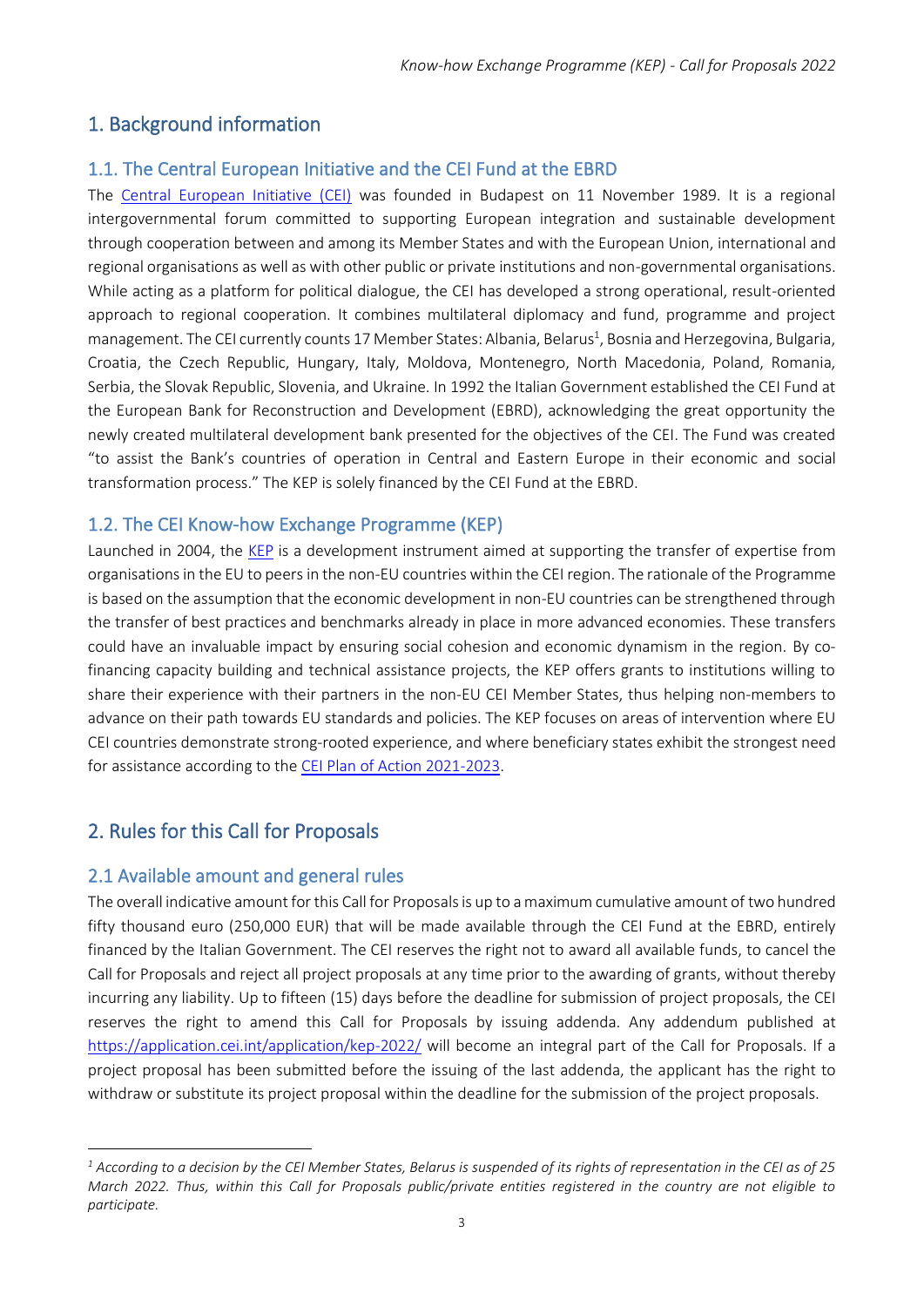## <span id="page-3-0"></span>2.2 Eligibility criteria

Any project proposal awarded under this Call for Proposals shall fully satisfy all the following eligibility criteria:

- o Compliance of project objectives.
- o Eligibility of applicants.
- o Eligibility of know-how providers.
- o Eligibility of know-how beneficiaries.
- o Eligibility of project activities.
- o Eligibility of costs, CEI grant ceiling and percentage of the project total cost.

The CEI electronic submission system helps detect basic eligibility problems, e.g. issues related to the type and number of required partners or their place of establishment. Since the eligibility rules cannot be fully automated, the applicant is to be fully aware of those rules.

The Call requires the participation of at least two partners per proposal. At least one know-how provider and one know-how beneficiary. The applicant institution can coincide with a know-how provider or with a knowhow beneficiary institution.

#### <span id="page-3-1"></span>2.2.1 Compliant project objectives

The overall objective of this Call for Proposals is to contribute to the development of the CEI region, bolstering social cohesion and economic dynamism while strengthening cooperation between/among the CEI Member States. A project proposal has to be in line with the [CEI Plan of Action 2021-2023.](https://www.cei.int/sites/default/files/publications/downloads/CEI%20Plan%20of%20Action%20DIGITAL%20ESEC%20FINAL.pdf) The KEP focuses on areas of intervention where EU CEI countries have demonstrated strong-rooted experience, and where beneficiary states have shown the strongest need for assistance. All project objectives - general and specific - stated in the Application Form must be well defined, attainable and linked to tangible project activities. Overambitious objectives, not directly linked to activities of the project or impossible for post‐evaluation, are likely to be poorly scored.

#### <span id="page-3-2"></span>2.2.2 Eligible applicants

The applicant institution can be registered in all CEI Member States.

It might coincide with a know-how provider or with a know-how beneficiary institution.

- o If the applicant coincides with a know-how provider, it shall be registered in an EU CEI Member State, namely: Bulgaria, Croatia, the Czech Republic, Hungary, Italy, Poland, Romania, the Slovak Republic, and Slovenia.
- o If the applicant coincides with a know-how beneficiary, it shall be registered in a non-EU CEI Member State, namely: Albania, Bosnia and Herzegovina, Moldova, Montenegro, North Macedonia, Serbia, and Ukraine.

The following types of applicants are eligible to apply: all public and private sector bodies (not individuals) as well as international and non‐governmental organisations operating in the public interest. The applicant shall demonstrate and give evidence of experience in project management. The applicant is expected to be directly responsible for the management and implementation of the project for its entire duration. Preference will be given to projects displaying the ability of applicants to integrate or align project proposals into wider frameworks of related interventions.

#### <span id="page-3-3"></span>2.2.3 Eligible know-how providers

The know-how providers shall be registered in an EU CEI Member State, namely Bulgaria, Croatia, the Czech Republic, Hungary, Italy, Poland, Romania, the Slovak Republic, and Slovenia. The following types of know-how providers are eligible: all public and private sector bodies (not individuals), international and nongovernmental organisations operating in the public interest. The know-how provider shall prove to have a broad experience in the specific sector addressed by the project proposal.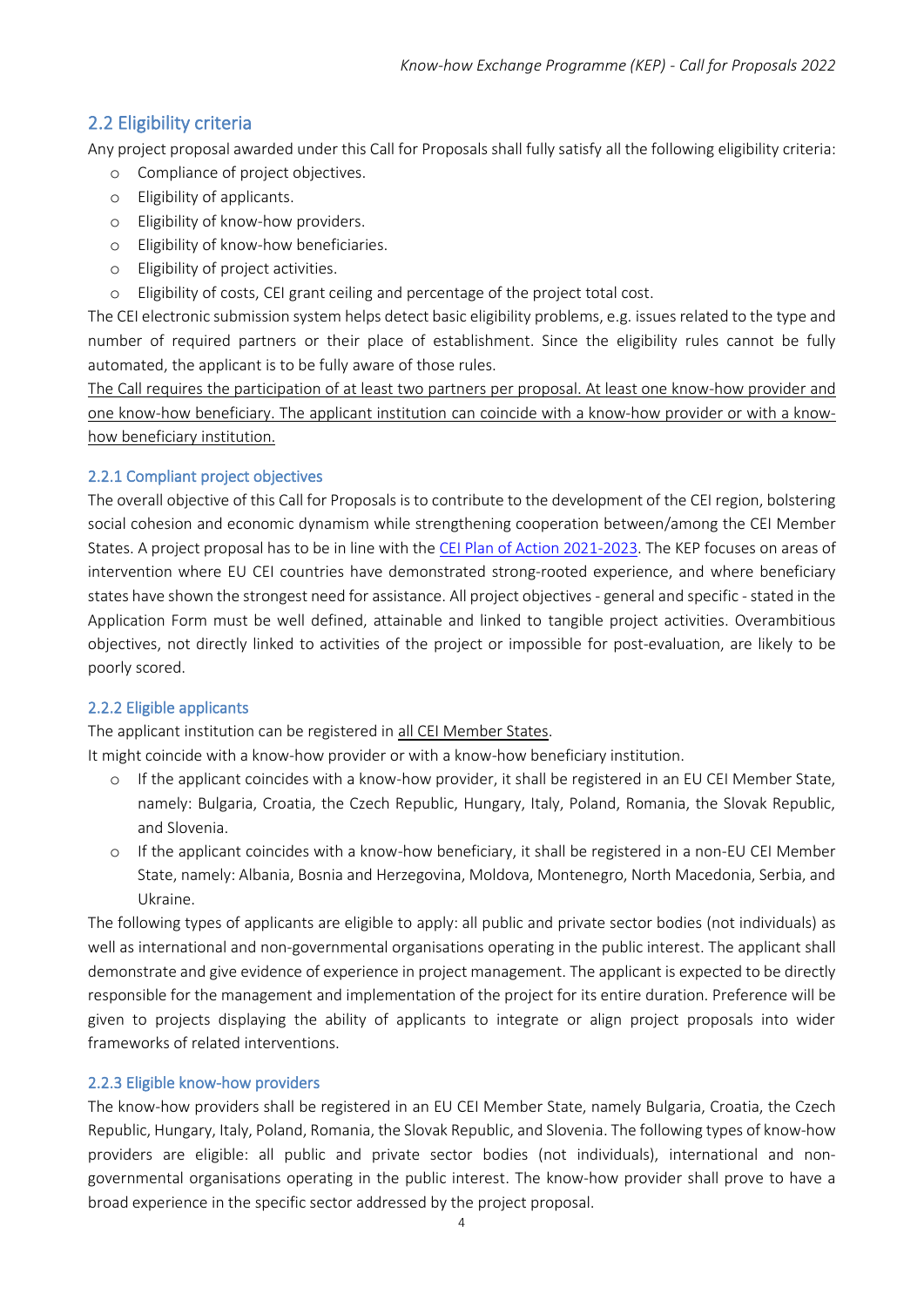#### <span id="page-4-0"></span>2.2.4 Eligible know-how beneficiaries

The know-how beneficiaries shall be registered in a non-EU CEI Member State, namely: Albania, Bosnia and Herzegovina, Moldova, Montenegro, North Macedonia, Serbia, and Ukraine. The following types of know-how providers are eligible: all public and private sector bodies (not individuals). In case of more than one beneficiary, projects will be assessed on their potential to effectively and sustainably affect all beneficiaries, according to the overall budget and objectives. Whenever a project engages more than one beneficiary, the project is to address the know‐how needs of all beneficiaries.

#### <span id="page-4-1"></span>2.2.5 Eligible activities

Project proposals should present an appropriate range of activities for an efficient and effective transfer of a given know-how. They could be carried out through, but not limited to: on-the-job training, workshops, staff secondment, study tours, peer review missions, assistance in the preparation of strategic documents (e.g. development plans, reforms, strategic studies, etc.), technology transfer, technical assistance. Applicants are requested to clearly state when the activity is expected to begin and end, how it will be organised, who will be responsible for its implementation, and the expected outputs and relation to the project objectives. The applicant shall also describe any planned follow-up activities after the official conclusion of the project. Project proposals are to create an impact through multiple activities and instruments, combining theoretical training (workshops, conferences, etc.) and more practical activities (site visits, on‐the‐job training, etc.).

All project activities shall take place in the CEI region and the CEI shall approve any exceptions to this rule.

The applicant is required to present a realistic and verifiable work plan and timetable of the envisaged activities.

The project implementation should indicatively start after 01 November 2022. The project duration should not exceed 24 (twenty-four) months, while the minimum duration is 6 (six) months.

#### <span id="page-4-2"></span>2.2.6 Eligibility of project costs, CEI grant ceiling and percentage of total cost of project

The estimated total project budget as well as the requested CEI grant shall be Euro-denominated and clearly indicated in the application form and related Annex 1 and Annex 2. In principle, the CEI grant can be requested for any type of costs linked to the project implementation. The applicant is entirely responsible for the calculations leading to the outlined budget estimates including currency conversions, local taxes and levies. The CEI is not responsible for and will not reimburse currency rate variations, nor can the CEI be charged with potential shortages or financial consequences of exchange rate fluctuations and underestimation or disregard of national fiscal regulations by the applicant. Budget calculations in countries not using the Euro currency can take the exchange rate of the National Bank of their country on the day the application is submitted. The CEI grant will be transferred in Euro. The CEI will not be responsible for any depreciation of the transferred instalments of the CEI contribution.

Any grant awarded under this Call for Proposals shall not exceed fifty per cent (50%) of the total cost of a given project, and the maximum grant amount allocated to a single project cannot exceed forty thousand euro (40,000 EUR). The balance must be financed from the project partners' own resources or from other sources, including in-kind contributions.

An in-kind contribution is a non-cash, other than monetary contribution or input which can be given a cash value. In-kinds are expenditures not giving rise to an actual payment: they can take the form of: (i) donation of goods or services, time or expertise, rather than cash or appreciated property; (ii) infrastructure support, office supplies support, equipment support, etc.; (iii) human resources of the applicant and/or project partners.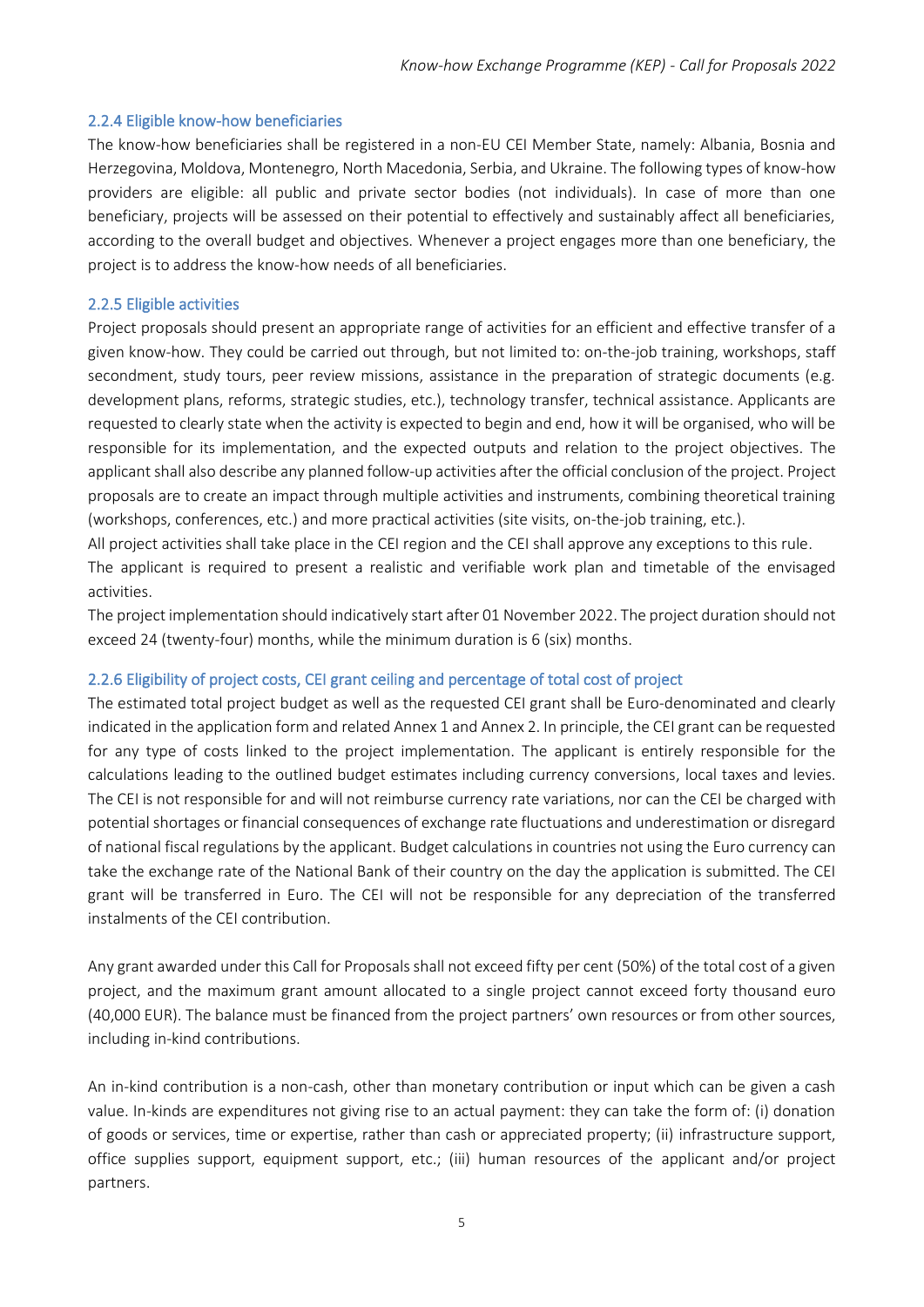## <span id="page-5-0"></span>3. How to apply

#### <span id="page-5-1"></span>3.1 Application Package

The CEI Application Package is composed of:

- o Online Application Form
- o Annex 1
- o Annex 2
- o Annex 3

It shall be completed in accordance with the instructions provided in this Call for Proposals and in the KEP 2022 Application Form Guidelines. The applicant is requested to complete the documents as carefully and as clearly as possible. Please note that:

- o The project proposal's assessment will be based only on the Application Form and related Annexes the applicant submits.
- o The Application Form and related Annexes must be completed in English.
- o Incomplete applications and Annexes will be rejected.
- o Under this Call for Proposals, applicants can submit one project proposal only.
- o Handwritten Annexes will be rejected.

#### <span id="page-5-2"></span>3.2 Submission

Proposals must be submitted using the CEI Electronic Submission System accessible at [https://application.cei.int/application/kep-2022/.](https://application.cei.int/application/kep-2022/) Access to the CEI Electronic Submission System is subject to registration as a CEI user at<https://application.cei.int/wp-login.php?action=register> .

Who? Proposals must be submitted by a representative/contact person of the project Applicant.

How? Once you have your CEI Login username and password you can start the submission process by logging in a[t https://application.cei.int/wp-login.php](https://application.cei.int/wp-login.php) and accessing the CEI Electronic Submission System.

The CEI Electronic Submission System is an online wizard that guides you through the preparation of your proposal step by step. In order to allow an early preparation of the proposal, please note that the submission process consists of the following parts (additional information is available in the KEP 2022 Application Form Guidelines):

- o Project description (be prepared with structured project information including title, implementation period, origin and background, summary and objectives, activities and workplan, results and impact).
- o Contact data (be prepared with indication of the project applicant and partners, identification of know-how provider institution(s) and know-how beneficiary institution(s); brief descriptions for each partner, indication of project partners' previous cooperation experience - if applicable).
- o Project visibility (be prepared with info on project promotion and dissemination, use of CEI logo)
- o Two financial Annexes (be prepared by downloading and filling-in Annex 1 with a breakdown of estimated costs, Annex 2 with co-financing scheme). *Please note that these two templates can be downloaded in Excel format and shall be converted into PDF format by the applicant before uploading*.
- o Annex with signature of the applicant's legal representative/authorised legal representative (be prepared: download, fill-in, print and sign Annex 3 template in advance). *Please note that this template can be downloaded in Word format and shall be scanned into PDF format by the applicant before uploading.*

#### Please note that each Annex must be uploaded as a PDF file not exceeding 3MB size.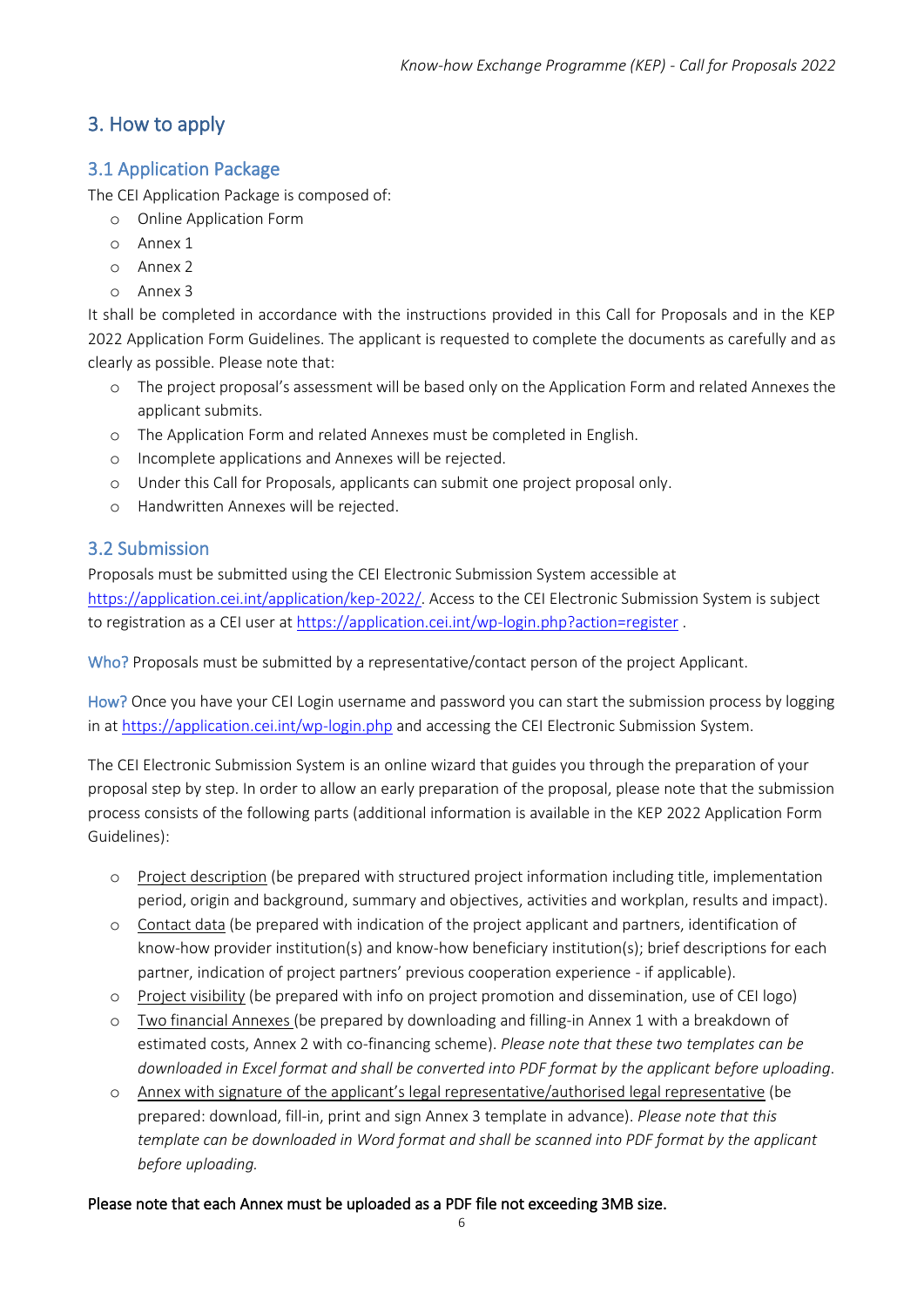Filled-in application forms can be saved during the submission procedure while they cannot be modified once they are submitted unless the Call is amended according to point 2.1. of the Call for Proposals. After call closure, the submission is prohibited, and proposals are locked.

## <span id="page-6-0"></span>3.3 Deadline

The deadline for the submission of project proposals is Monday, 13 June 2022, 11:59 pm (CEST).

Do not wait until the very last moment to apply. It is highly recommended that applicants submit their proposals as early as possible and at least 48 hours before the deadline. This will avoid being confronted with incompatible local IT configuration settings shortly before the deadline when insufficient time would be left to resolve them. Proposals are safe and secure in our systems and will not be accessed before the deadline of the call. There is no reason to delay submission for fear of disclosure.

## <span id="page-6-1"></span>3.4 After proposal submission

After proposal submission, the applicant will receive an email confirmation with the reference number assigned to the proposal. Should the applicant not receive the email confirmation within 5 minutes is it suggested to crosscheck the "junk mail" box. There is no further contact between the CEI and the applicants on the proposal until after the completion of the evaluation with the exception of the following cases:

- o If the CEI needs to contact the applicant to clarify matters such as eligibility or to request additional information;
- <span id="page-6-2"></span>o In response to an enquiry or complaint made by the applicant.

# 4. Evaluation procedure

Project Proposals will be evaluated according to the following steps:

- o STEP 1: Administrative check
- o STEP 2: Eligibility check
- o STEP 3: Evaluation of the Project Proposals

Please note that only proposals passing steps 1 and 2, will go on to step 3.

## <span id="page-6-3"></span>4.1 Administrative check

Project Proposals will be checked according to the following criteria. If a proposal does not meet all criteria, it will be rejected.

| <b>Rejection clauses</b>                                                                        | Yes/No |
|-------------------------------------------------------------------------------------------------|--------|
| Have all the mandatory parts of the Application Form (including the 3 mandatory Annexes) been   |        |
| filled-in and submitted through the CEI Electronic Submission System?                           |        |
| Have the 3 mandatory Annexes been filled-in, converted into PDF format and uploaded through the |        |
| CEI Electronic Submission System?                                                               |        |
| Has Annex 1 been signed by the Legal Representative/Authorised Legal Representative of the      |        |
| applicant?                                                                                      |        |
| Have Application Form and the 3 Annexes been completed in English?                              |        |
| Does the partnership include at least one know-how provider and one know-how beneficiary        |        |
| partner?                                                                                        |        |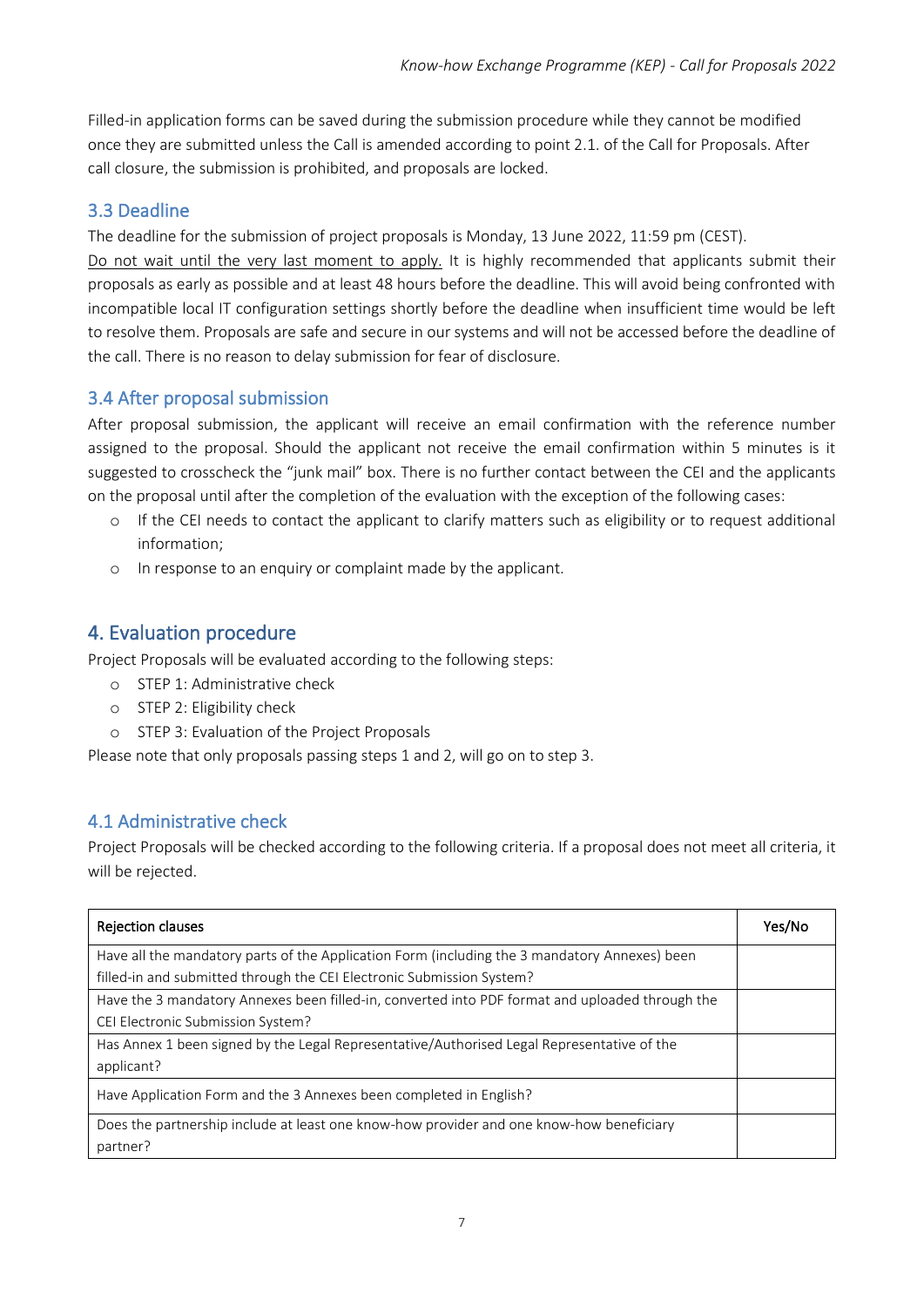## <span id="page-7-0"></span>4.2 Eligibility check

Project Proposals will be assessed according to the criteria outlined below. If a proposal does not meet all criteria, it will be rejected.

| <b>Rejection clauses</b>                                                                                     | Yes/No |
|--------------------------------------------------------------------------------------------------------------|--------|
| Are the project objectives compliant with the criteria set out in section 2.2.1 of this Call for             |        |
| Proposals?                                                                                                   |        |
| Does the applicant fulfil the criteria set out in section 2.2.2 of this Call for Proposals?                  |        |
| Does the know-how provider fulfil the criteria set out in section 2.2.3 of this Call for Proposals?          |        |
| Does the know-how beneficiary fulfil the criteria set out in section 2.2.4 of this Call for Proposals?       |        |
| Are project activities compliant with the criteria set out in section 2.2.5 of this Call for Proposals?      |        |
| Is the grant request in line with the criteria set out in section 2.2.6, i.e. it shall not exceed 50% of the |        |
| project total cost and the requested amount does not exceed 40,000 EUR?                                      |        |

## <span id="page-7-1"></span>4.3 Evaluation of the Project Proposals

The evaluation of the project proposals will be carried out according to the Evaluation Grid below. At the end of the evaluation, project proposals will be ranked according to a merit point system. To assist in the examination, evaluation, and comparison of the project proposals and qualification of the applicants the CEI may, at its discretion, ask any applicant for clarifications. The request for clarifications from the CEI and replies shall be in writing. No change in the substance of the project proposal shall be sought, offered, or permitted. If an applicant does not provide clarifications of its project proposal by the date and time set by the CEI, its project proposal may be rejected. Any attempt by an applicant, direct or indirect, to interfere and/or breach the confidentiality of the tendering, evaluation and awarding process may result in the rejection of the applicant's proposal.

Scoring guidelines: the evaluation grid is divided into subsections. Each question is answered on a scale from 0 (zero) to 10 (ten), where 10 is the highest possible score, and 0 is the lowest. These scores are added to give the total score for the section concerned. The maximum overall score is 100. In order to be considered for funding, proposals must score above 70.

| <b>Evaluation Grid</b> |                                                                                                                                                        | Maximum<br>score |
|------------------------|--------------------------------------------------------------------------------------------------------------------------------------------------------|------------------|
|                        | Does the applicant have sufficient experience in project management?                                                                                   | 10               |
| 2                      | Does the know-how provider have sufficient knowledge and technical expertise of the issues to<br>be addressed?                                         | 10               |
| 3                      | How relevant is the proposal to the KEP objectives and to one or more of the CEI priorities<br>outlined in the CEI Plan of Action 2021-2023?           | 10               |
| $\overline{4}$         | Does the project proposal appropriately address the needs of the know-how beneficiary and<br>contribute to the effective building up of its expertise? | 10               |
| 5                      | Are the proposed activities coherent, appropriate, practical, and consistent with the objectives<br>and results as laid down in the application form?  | 10               |
| 6                      | Does the project proposal present objectively verifiable indicators related to the outcome of the<br>action?                                           | 10               |